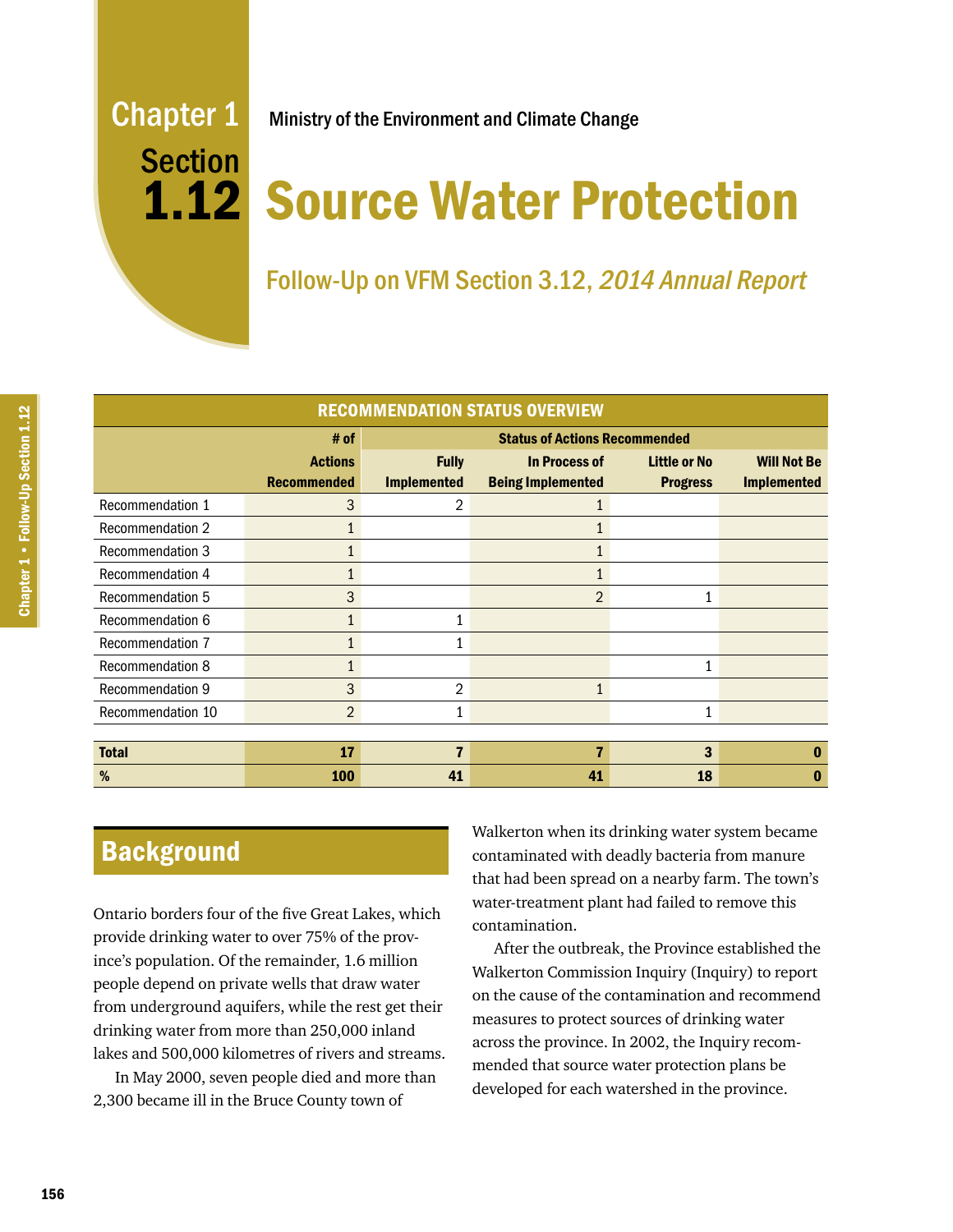In response, the province enacted the *Clean Water Act* (Act) in 2006 to protect existing and future sources of drinking water. The Act and its regulations required that source water protection plans address 21 specific threats to drinking water sources. These threats include waste-disposal sites, sewage systems, commercial fertilizers and pesticides, and road salt.

After the Act was proclaimed, the Ministry of the Environment and Climate Change (Environment Ministry) designated 19 source water protection regions in the province, and established a Source Protection Committee in each to develop source water protection plans. These plans outline policies designed to reduce or eliminate threats to sources of drinking water.

The *Nutrient Management Act*, although not a direct response to Walkerton, also serves to protect drinking water sources by seeking to manage agricultural nutrients such as manure, fertilizer, compost and sewage. Under the *Nutrient Management Act*, large livestock farms that produce significant quantities of manure (300 nutrient units per year, equivalent to manure from roughly 1,800 hogs) must have plans to manage nutrients stored on their properties or spread on fields. These plans must be developed by individuals certified by the Ministry of Agriculture, Food and Rural Affairs (Agriculture Ministry), which is also responsible for approving the nutrient management plans. The Environment Ministry is responsible for enforcing the *Nutrient Management Act*.

At the time of our audit in 2014, we noted that 14 years after the crisis in Walkerton, source water protection plans were still not in place to ensure a first level of defence for drinking water in Ontario. Factors that contributed to this included:

• The Ministry did not have a clear time frame in which to approve source water protection plans. At the time of our audit, the Ministry had approved only three of the 22 source water protection plans that had been developed. In addition, seven of the 22 plans submitted to the Ministry were incomplete

because they did not include water budget studies to identify threats to water quantity within their region.

• The Ministry lacked a long-term strategy to ensure that municipalities and Conservation Authorities had the funding to implement the plans once approved, and that the plans remained current.

We also noted the following weaknesses in the source water protection plans:

- The plans did not address all potential threats, including those posed by spills from industrial and commercial facilities, to drinking water intakes in the Great Lakes.
- Private wells or intakes that serve single residences were excluded from source water protection planning. For the estimated 1.6 million Ontarians who get their drinking water from private wells, protecting source water is the only line of defence.
- The plans did not address the risks posed by abandoned wells to groundwater. A study estimated that Ontario has 730,000 abandoned wells, many of which may not have been decommissioned properly.

We also noted that since passage of the *Nutrient Management Act* in 2002, phosphorous and nitrogen contamination has continued to grow in the province's agricultural watersheds. Noncompliance with the *Nutrient Management Act*, and the Ministry's weak enforcement, increased the risk that source water is not effectively protected. In this regard, we found that:

- Only a limited number of farms that produce and use manure were required to comply with the *Nutrient Management Act* and its regulations. For example, the farm that was the source of contamination in Walkerton would not have been captured by the Act because it was too small.
- Neither the Environment Ministry nor the Agriculture Ministry had information on the total number of farms that produce manure and need to manage it in accordance with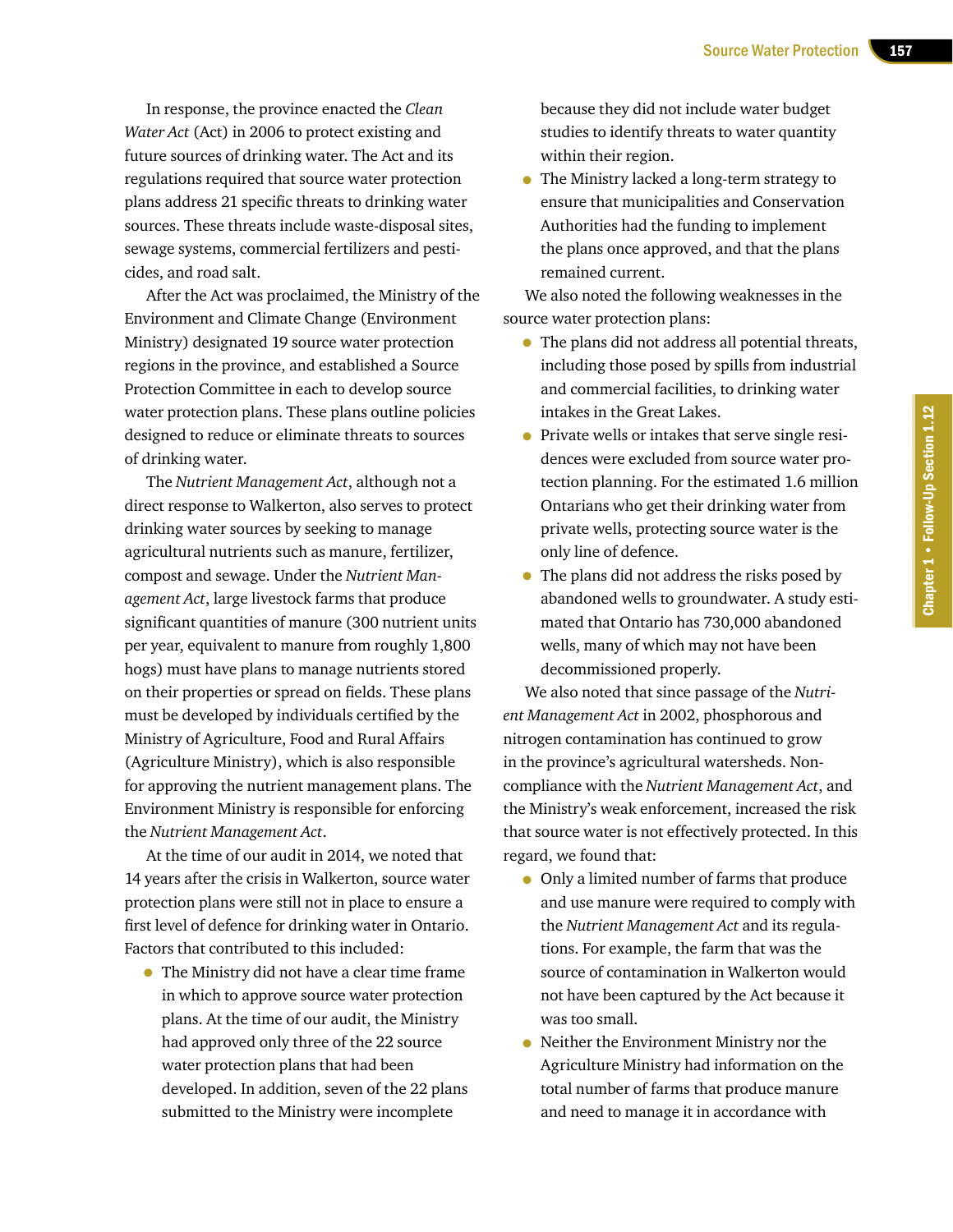the Act. Both ministries relied on education and outreach to ensure that farms self-report whether they meet the conditions in the regulations under the Act.

• In 2013/14, the Environment Ministry inspected only 3% of the farms that were known to be subject to the Act's regulations for the proper storage and application of manure. Where non-compliance was identified, the Ministry often did not follow up, and it rarely imposed punitive measures.

Lastly, we noted that the Ministry was only recovering about \$200,000 of the \$9.5 million in direct annual program costs attributable to industrial and commercial facilities that take water for use in their operations. The low cost-recovery rate was due to the low fees paid by the limited number of companies drawing large volumes of water. At the time, 60 industrial and commercial users paid only \$3.71 for every million litres that they drew.

We made a number of recommendations for improvement and received commitments from the Ministry that it would take action to address our recommendations.

# Status of Actions Taken on Recommendations

According to information we received from the Environment Ministry, some of the recommendations in our *2014 Annual Report* have been implemented by it and by the Agriculture Ministry.

For example, the Environment Ministry has approved all 22 source water protection plans developed for the province's 19 source water protection regions. The Environment Ministry has also identified all remaining municipalities that were eligible to receive one-time funding to help implement the policies in source protection plans. In addition, in the spring of 2016, the Environment Ministry signed funding agreements with all 19 Source Protection Committees to help them provide support to municipalities for plan implementation.

With regard to the administration of the *Nutrient Management Act*, the Agriculture Ministry has gathered information on the number of farms in the province that had to manage the storage and application of manure in accordance with the Act. Using this data, the Environment Ministry began using a risk-based approach in 2015/16 to select farms for inspection.

We also noted that progress has been made on many of the recommendations. For example, 11 of the 17 water budget studies that were outstanding at the time of our audit have since been completed. These water budget studies help determine how much water is available for human use while ensuring there is also enough left to support natural processes. In addition, the Environment Ministry is currently in the process of:

- updating its technical framework for assessing the significance of threats to drinking water intakes;
- reviewing the regulations and sections of the *Ontario Water Resources Act* that pertain to wells to determine what changes are needed to, for example, ensure that abandoned wells are decommissioned properly; and
- assessing the feasibility of using new administrative monetary penalties as punitive measures when inspections identify violations.

Three recommendations will take more time to fully address, specifically those aimed at:

- considering the feasibility of requiring source water protection plans to address threats to sources of water that supply private wells;
- phasing in remaining farms in Ontario that generate or apply nutrients so that they also must adhere to the requirements of the *Nutrient Management Act*; and
- updating the Ministry's water-taking charges to improve cost recovery.

The status of actions taken on each of our recommendations is described in the following sections.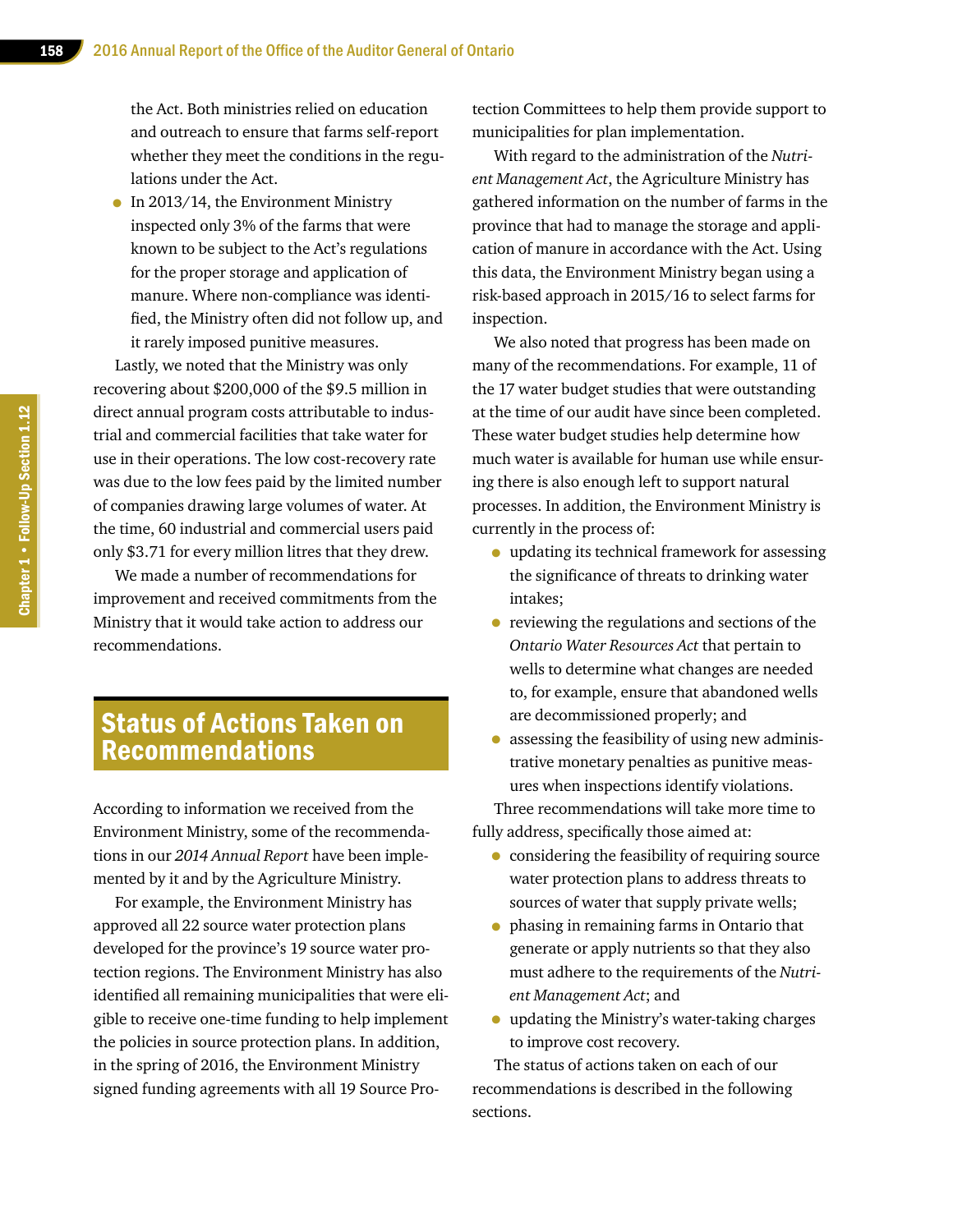# Delays in Source Water Protection Plan Approval and Implementation

### Recommendation 1

*To ensure that source water protection plans are reviewed, approved and implemented in a timely manner, the Ministry of the Environment and Climate Change should:*

• *internally set <sup>a</sup> firm commitment of when plans should be approved and then review its current staffing of key personnel responsible for reviewing and approving plans to ensure it is sufficient to meet the commitment;* Status: Fully implemented.

### Details

During our 2014 audit, we noted that 22 source water protection plans had been developed by the Source Protection Committees for the province's 19 regions. However, only three of the 22 plans had been approved by the Ministry. At the time, the Ministry stated that its goal was to have all plans approved by the end of 2015. Following our audit, the Ministry developed a strategy with established timelines and resources for the timely approval of each plan. All 22 source water protection plans were approved as of December 2015.

# Seven Regions Lacked Water Budget Studies Needed to Complete Their Source Water Protection Plans for Approval

• *work with Source Protection Committees to ensure that outstanding water budget studies are completed and submitted as soon as possible; and*

### Status: In the process of being implemented by March 2017.

### **Details**

The *Clean Water Act* requires source water protection plans to address threats to both water quality

and quantity. Water quantity threats were identified in 12 of the 19 regions, which required those regions to conduct a more detailed water budget study to assess the significance of the threat. Water budget studies help determine how much water is available for human use while ensuring there is enough left to support natural processes.

At the time of our audit in 2014, we noted that seven of the 12 regions that had to conduct water budget studies had not submitted 17 studies for their regions.

At the time of our follow-up, six water budget studies from three regions had not yet been submitted to the Ministry. The Ministry had already approved the source water protection plans for these regions between April 2015 and July 2016. The Ministry informed us that it had approved the plans because preliminary water budgets had been completed to assess water quality stress levels in the watersheds within these regions. Detailed water quantity risk assessments and water budget studies from these regions must be submitted to the Ministry between December 2016 and March 2017. The Ministry expects the results of the water budget studies to be incorporated into source water protection plans by November 2018.

# Funding Uncertainty for Implementation of Policies in Source Protection Plans

• *in consultation with municipalities and Conservation Authorities, devise an approach to fund the implementation of many of the policies within the plans once the plans are approved.* Status: Fully implemented.

### **Details**

The 22 source water protection plans approved by the Ministry contain over 12,500 policies designed to reduce or eliminate threats against sources of drinking water. Municipalities and Conservation Authorities are responsible for implementing about two-thirds of these policies. At the time of our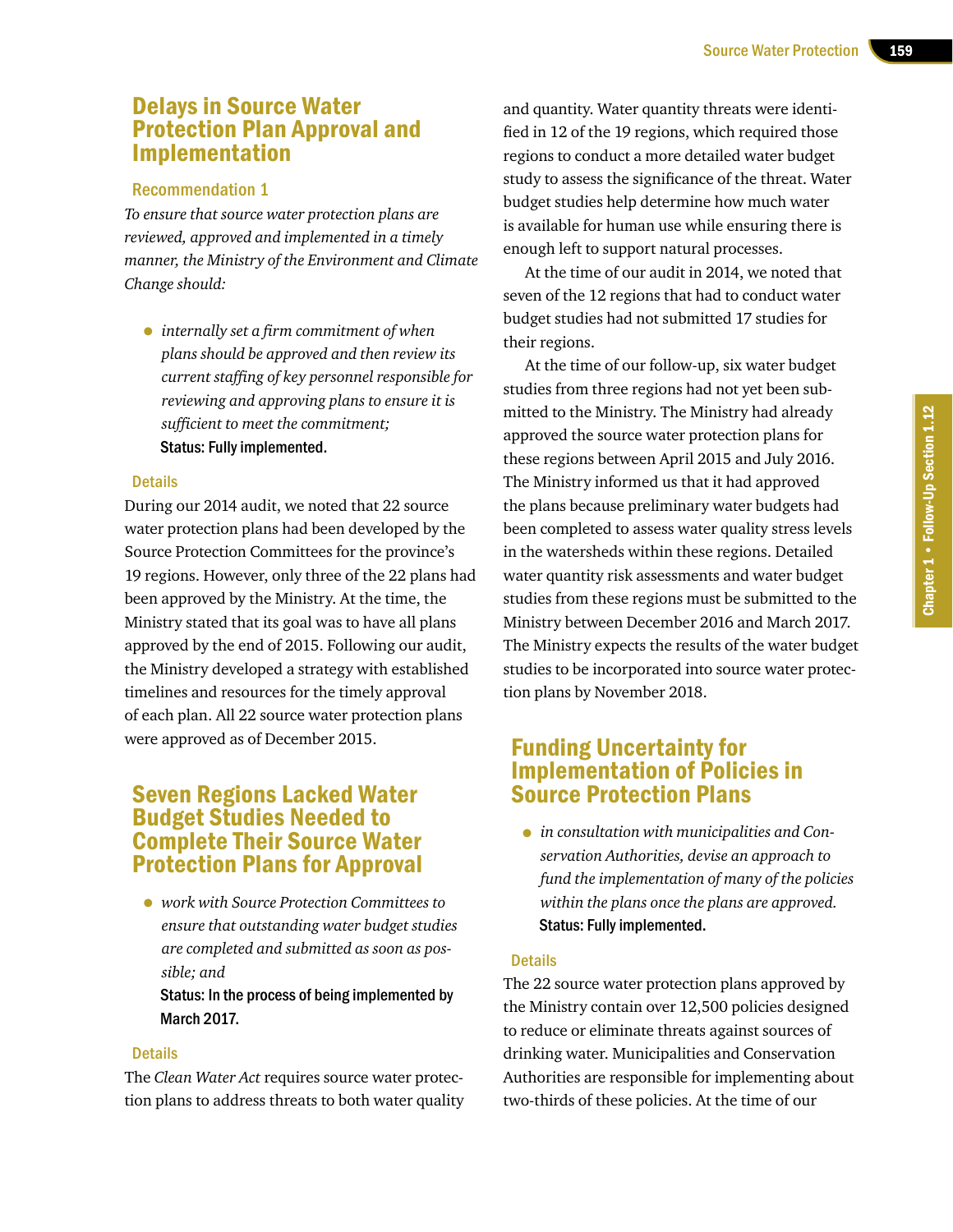2014 audit, the Ministry did not have a long-term strategy to address funding of municipalities and Conservation Authorities to ensure that source water protection plans were properly implemented once approved.

In the spring of 2016, the Ministry signed capacity funding agreements to provide amounts ranging from \$43,000 to \$1.6 million in 2016/17 to all 19 Source Protection Committees to support the implementation of the source protection plans. The funding is intended to help the Committees provide technical advice to municipalities on issues such as policy interpretation, provide training related to the policies, and facilitate municipal working groups to resolve issues.

The Ministry stated that municipalities and Conservation Authorities generally have to implement the policies in the source water protection plans within three years of the plans coming into effect. To help Source Protection Committees provide support during the implementation of the policies, the Ministry plans to continue to provide funding until 2017/18.

### Recommendation 2

*In the longer term, the Ministry of the Environment and Climate Change, in conjunction with Source Protection Committees, should develop a strategy that addresses timely updates of the plans to ensure that local threats to source water, and policies that eliminate or mitigate the threats, remain current.* Status: In the process of being implemented by December 2016.

### **Details**

Municipalities and Conservation Authorities are responsible for updating the source water protection plans to ensure that they remain current. At the time of our 2014 audit, the Ministry did not have a long-term strategy for timely updates of the plans.

The *Clean Water Act* requires that, when a source water protection plan is approved, an order must also be given that governs the review of the plan.

Since our audit, the Ministry has issued orders to all Source Protection Committees requiring them to review and update their source water protection plans by specified dates—usually within three years after the source protection plans come into effect.

Twenty of the Source Protection Committees were ordered to submit work plans to the Ministry describing the steps they will take to review the plans, including which portions of the plans will be reviewed, the rationale and time frames for each step of the review, as well as the public consultation that will be undertaken for the review. The first two work plans must be submitted to the Ministry by November 2017. Fifteen more are due by November 2018, and the last three are due by November 2019.

The Ministry is developing a guidance document to help the Source Protection Committees prepare these work plans. At the time of the drafting of this report, the Ministry expects to finalize the guidance document by December 2016.

The Ministry's strategy is to assign the work plans on a first-come, first-served basis to one of four staff responsible for reviewing them. The Ministry will re-assess this strategy if the reviews are not completed in a timely manner. At the time of our follow-up, the Ministry had not assessed whether four staff would be enough to review the 15 work plans expected in November 2018; nor had it established a time frame by which the plan reviews must be completed.

For the two Source Protection Committees that are not required to submit a work plan, their source water protection plans will be reviewed when the region's Official Plans, which describes land-use planning policies, are reviewed in 2018 and 2019.

# Ministry Framework Does Not Identify All Significant Threats to Source Water

### Recommendation 3

*To strengthen source water protection and better ensure all significant threats are identified and*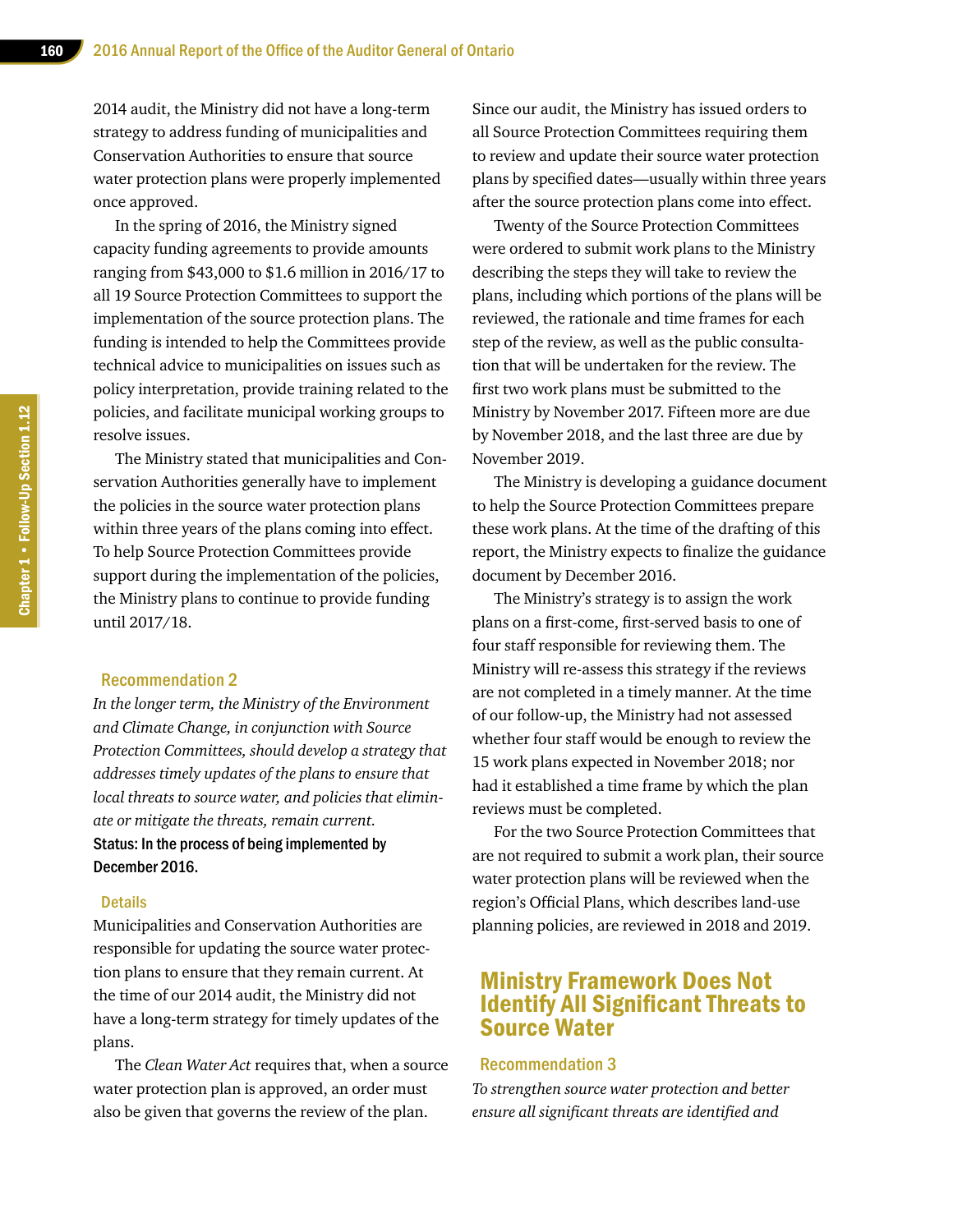*addressed, the Ministry of the Environment and Climate Change should ensure that the data and assumptions used in its framework for assessing the significance of threats to drinking water intakes in the various regions of the province are current and properly enable significant threats to be classified as such.* Status: In the process of being implemented by January 2017.

### **Details**

When developing and updating source water protection plans, Source Protection Committees use the Ministry's framework of technical rules to assess the significance of threats to drinking water.

At the time of our 2014 audit, Source Protection Committees and Conservation Authorities informed us that the Ministry's framework was outdated, and did not allow them to sufficiently classify threats as significant. For example, threats related to petroleum products transported in pipelines, transportation of hazardous substances across or near surface water, application of road salt, and storage of snow could not be assessed as significant using the Ministry's current framework.

The Ministry held four formal discussions with Source Protection Committee chairs and Conservation Authorities from October 2014 to March 2016 to determine what changes are needed to its framework. Based on those discussions, the Ministry developed a list of proposed changes that will, for example, allow Source Protection Committees to assign vulnerability scores for large bodies of water and introduce a new method for assessing the risk from the use of road salt.

As required under the *Environmental Bill of Rights*, the Ministry posted the updated technical framework on the Environmental Registry for public review in September 2016. Once the public consultation process is completed, the Ministry expects the updated framework to be finalized by January 2017.

In addition, in April 2016, the Ministry developed a Standard Operating Procedure for ongoing identification of emerging issues. The

procedure document calls for Ministry staff to record any potential and emerging threats identified in their review of source water protection plans, annual progress reports, work plans, and other reports from Source Protection Committees. At the time of our follow-up, the Ministry had not recorded any such threats.

# Source Protection Plans Do Not Address All Potential Threats to Drinking Water Intakes in the Great Lakes

### Recommendation 4

*To ensure that source water protection plans address all potential threats to drinking water intakes in the Great Lakes, the Ministry of the Environment and Climate Change should work with the relevant Conservation Authorities and Source Protection Committees to complete an inventory of all conditions and near-shore activities that pose a threat to the intakes, assess the conditions, and incorporate into the protection plans ways of dealing with these threats.* Status: In the process of being implemented by November 2019.

### **Details**

During our 2014 audit, Conservation Authorities informed us that only one of the 154 intakes in the Great Lakes was significantly deep and far offshore enough to not be susceptible to unsafe levels of contamination. Source Protection Committees and Conservation Authorities conducted modelling exercises for eight regions where Great Lake intakes exist to determine whether contaminants can reach water intakes at levels high enough to pose a threat to human health. The exercises confirmed that there is in fact a potential for elevated levels of contaminants to reach drinking water intakes in the Great Lakes.

In the spring of 2016, the Ministry began investigating possible sources of information to complete this inventory. One such source is the database of municipal, private and industrial sewage systems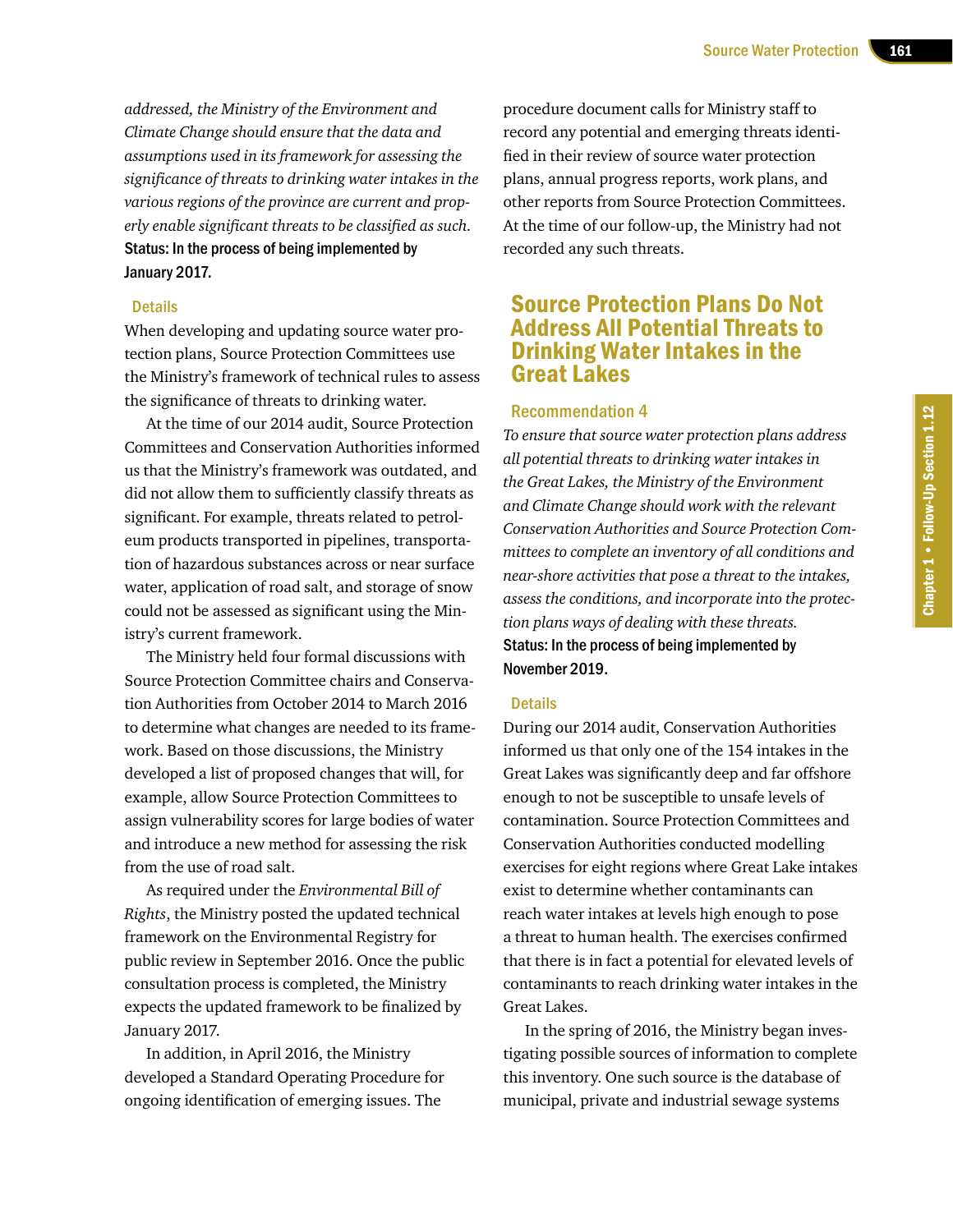and waste disposal sites from the Ministry's environmental approvals program. The Ministry has compiled a list of sites located within the nearshore boundary. In September 2016, the Ministry provided this list—including maps of their locations—to Source Protection Committees to be used when updating their source water protection plans.

# Source Water Protection Plans Do Not Address Risk That Abandoned Wells Pose to Groundwater Sources

### Recommendation 5

*To strengthen source water protection, the Ministry of the Environment and Climate Change should consider the feasibility of requiring source protection plans to identify and address threats to sources of water that supply private wells and intakes and threats that abandoned wells may pose to sources of groundwater.* Status: Little or no progress on recommendation regarding private wells. Recommendation regarding abandoned wells is in the process of being implemented by spring 2017.

### **Details**

Under a regulation of the *Clean Water Act*, source water protection plans do not have to address threats to sources of water that feed private wells and intakes. During our 2014 audit, we noted that 36% of the 166,000 private-well water samples that were tested by Public Health Ontario in 2013 tested positive for bacteria, including E. coli. Water from these wells that tested positive for bacteria would be regarded as unsafe if private wells were held to the same standards as public drinking water.

At the time of our audit, the Ministry informed us that its focus is on larger drinking water systems, such as the municipal drinking water systems that serve over eight million Ontarians. In addition, the Act authorizes municipalities—provided that the municipal council signs a resolution—to include private wells that serve six or more residences to their source water protection plans. At the time of

our follow-up, the Ministry had determined not to fund municipalities that decide to do so.

Private well owners are responsible for maintaining and decommissioning wells. With regard to abandoned wells, we noted in our 2014 audit that an estimated 730,000 wells have been abandoned in Ontario, and many may not have been properly decommissioned. Abandoned wells that have not been properly decommissioned pose a risk to groundwater because they provide open pathways to aquifers, and bypass the natural filtration provided by the different layers of the earth.

In December 2014, the Ministry began reviewing regulations and sections of the *Ontario Water Resources Act* that pertain to private wells. The Ministry's legislative review identified issues related to the following:

- lack of licensing requirement for individuals who decommission wells;
- lack of insurance requirements for abandonment activities; and
- lack of clarity regarding technical aspects related to abandoning a well.

The Ministry is currently developing a proposal to address these issues. The proposal will include recommended options for policy and program changes, timelines and resource needs. The Ministry expects to post the proposed changes on the Environmental Registry in spring 2017 to solicit public input.

*As well, in conjunction with the Ministry of Health and Long-Term Care and public health units, the Ministry should put mechanisms in place to notify private well owners when bacterial and chemical levels are known to exceed acceptable levels in their area.* Status: In the process of being implemented by December 2016.

### **Details**

At the time of our 2014 audit, there were no mechanisms in place to notify private-well owners when chemical levels in groundwater exceeded acceptable levels. We noted that in 2013, 31 well locations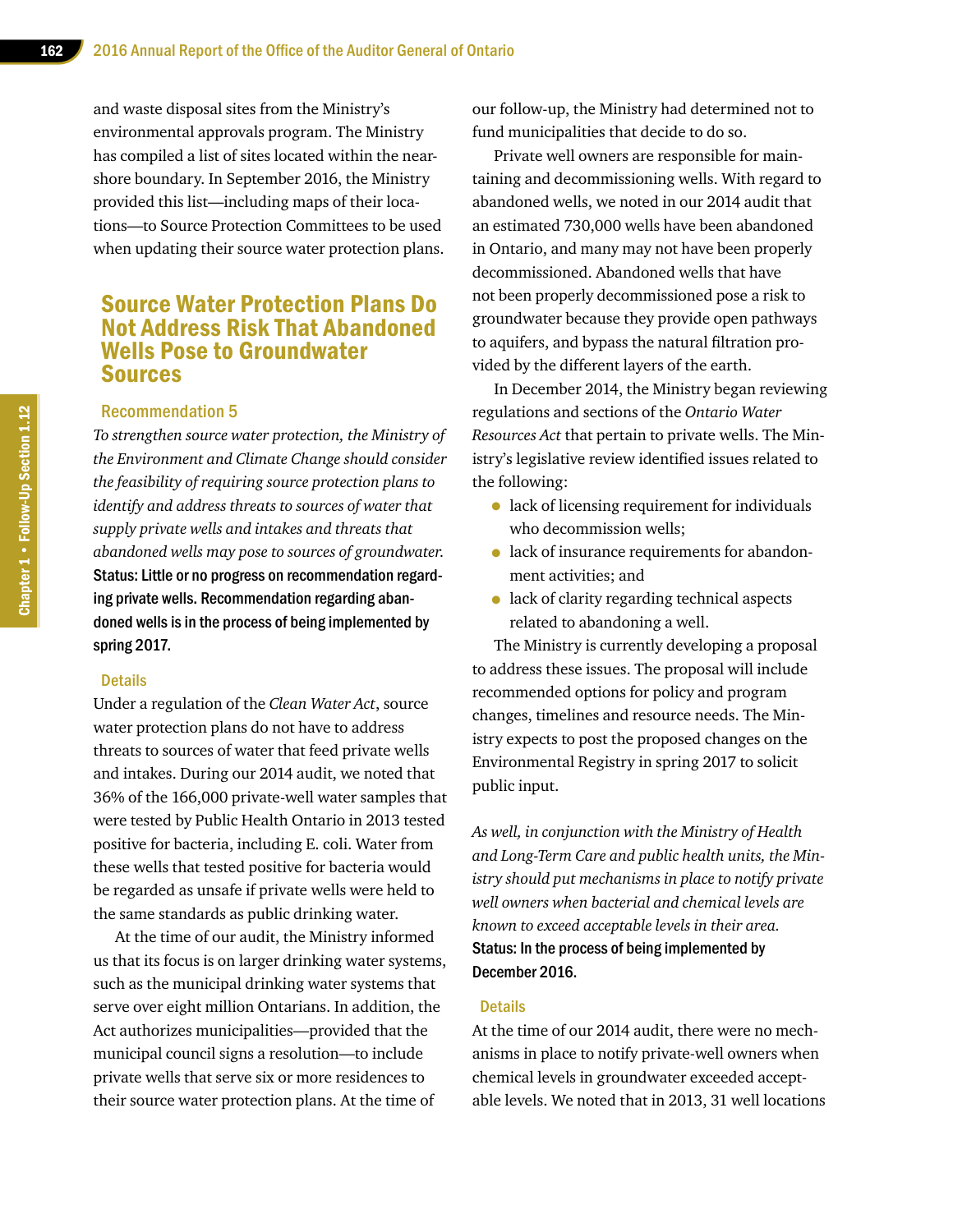contained chemical levels—mainly fluoride and nitrate—that exceeded acceptable drinking water standards by an average of nearly 30%.

In summer 2015, the Environment Ministry and the Ministry of Health and Long-Term Care (Health Ministry) created an advisory group made up of representatives from the local public health units, Conservation Authorities and Ministry staff to review the current notification processes. The Health Ministry and Public Health Ontario are using the results of the advisory group's review to inform new guidance on notification procedures for private-well owners under the Ontario Public Health Standards and Protocols. In September 2016, the Health Ministry distributed a draft of this guidance document to members of the advisory group for review and feedback.

In addition, the Environment Ministry is developing a set of fact sheets for use by local public health units. These fact sheets contain information on contaminants that pose threats to private wellwater quality, and are expected to be finalized by December 2016.

# Some Eligible Municipalities Left Out of One-Time Funding for Source Protection Plan Implementation

### Recommendation 6

*To better ensure that any future funding to municipalities for the implementation of source protection plans is allocated fairly to achieve intended objectives, the Ministry of the Environment and Climate Change should ensure all eligible municipalities are identified before distributing funds.* Status: Fully implemented.

# **Details**

In 2013, the Ministry received one-time approval to provide \$13.5 million over three years to eligible municipalities to help them implement source water protection plans. The Ministry distributed the amount through the Source Protection Municipal

Implementation Fund, which provided grants between \$18,000 and \$100,000 to eligible municipalities based on a formula that considered the number of threats identified in the source water protection plans.

In our 2014 audit, we noted that the Ministry had committed the entirety of the funds to 189 eligible municipalities before all municipalities had finished verifying the threat counts. As a result, other eligible municipalities received no funding because all the funds had already been allocated to the 189 municipalities.

After our audit, the Ministry identified 11 additional municipalities that were eligible for funding, and allocated an additional \$466,000 to them in 2015/16, with a further \$404,000 planned for 2016/17. The Ministry confirmed with Source Protection Authorities that no other municipalities were eligible for funding. The Ministry also extended the program's original expiry date by one year, to March 31, 2017.

# Many Farms in the Province Do Not Have to Adhere to the Nutrient Management Act and Its **Regulations**

### Recommendation 7

*To better ensure that the objectives of the* Nutrient Management Act *are being met, the Ministry of the Environment and Climate Change, together with the Ministry of Agriculture Food and Rural Affairs, should develop an approach to gather information on the total number of farms in the province that need to manage nutrients in accordance with the* Nutrient Management Act *and its regulations.* Status: Fully implemented.

### **Details**

At the time of our 2014 audit, neither the Environment nor the Agriculture ministries had information on the number of farms that produce more than 300 nutrient units of manure and would therefore have to comply with the *Nutrient Management*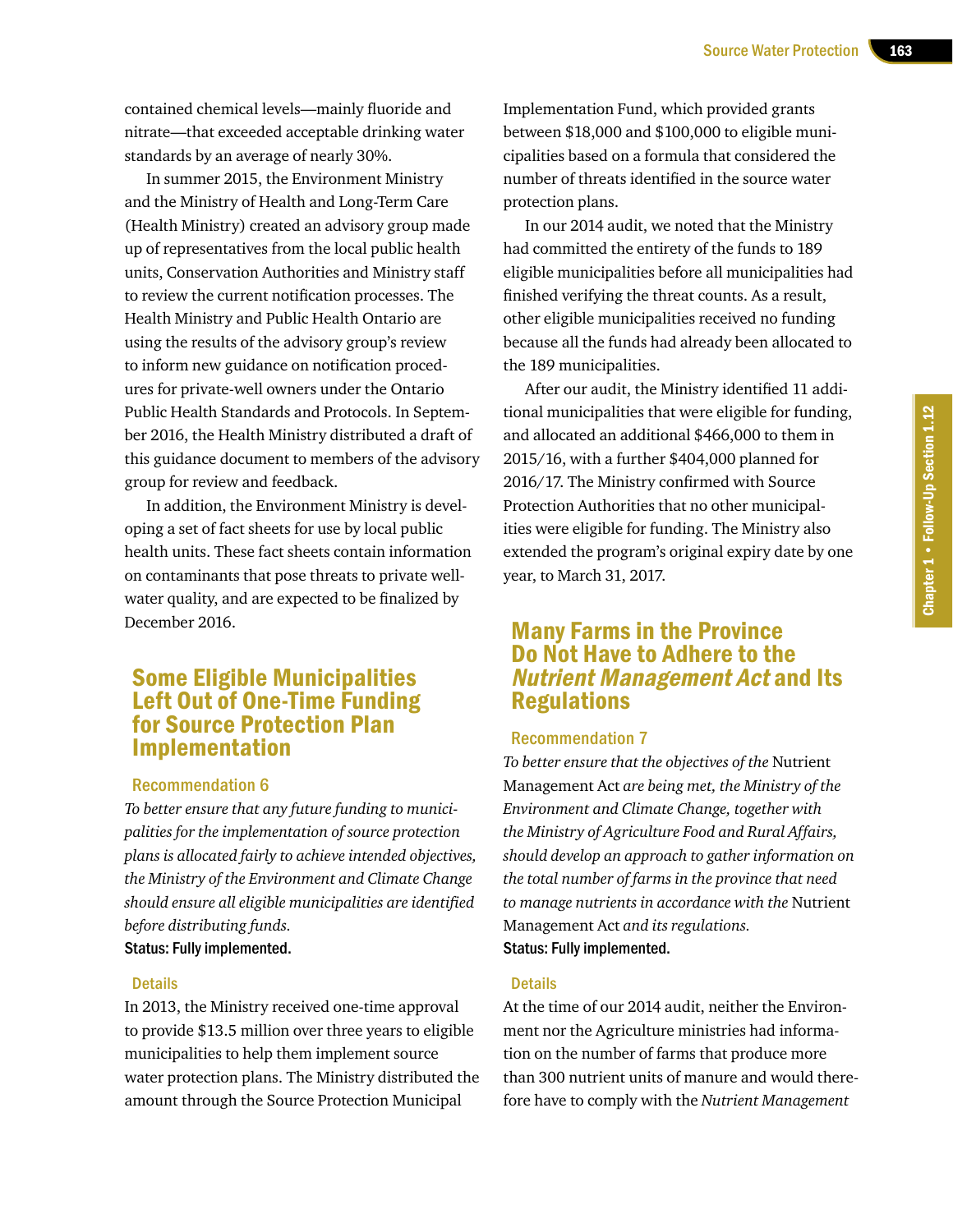*Act*. We noted that both ministries relied on education and outreach activities to ensure that farms self-reported whether they met the conditions set out in the Act.

Starting in July 2015, the Environment and Agriculture ministries formed a working group to identify the number of unreported large livestock farms in Ontario that need to manage nutrients in accordance with the *Nutrient Management Act*. The working group used the most recent Statistics Canada census data from 2011 to validate the number of large livestock farms already in the Agriculture Ministry's records that have self-reported and prepared nutrient management plans.

The Agriculture Ministry's analysis of the 2011 census data indicated that there are 1,149 large livestock farms currently operating in Ontario, or 71 more than the 1,078 that have selfreported and prepared nutrient management plans. The Agriculture Ministry had expected differences because the two data sets were based on different time frames and units of measurement. Specifically, the 2011 census data classified farms by the number of animals, while the Ministry records classified farms by nutrient units. Given these differences, the Agriculture Ministry concluded that there was insufficient evidence to warrant a concern that a significant number of farms have not self-reported, and therefore, no further action was needed to determine whether the 71 farms met the conditions outlined in the Act.

Moreover, farms that must comply with the Act will be identified when they apply for a municipal building permit for their manure storage facilities or barns. Municipalities must consider the requirements under the Act when issuing the building permits.

### Recommendation 8

*The Ministry of the Environment and Climate Change, in conjunction with the Ministry of Agriculture, Food and Rural Affairs, should phase-in the remaining farms in Ontario that generate or apply nutrients so* 

*that they also must adhere to the requirements of the*  Nutrient Management Act *and its regulations.* Status: Little or no progress.

### **Details**

Some regulatory requirements under the *Nutrient Management Act* apply only to large livestock farms that produce over 300 nutrient units of manure, so many smaller farms are not covered. For example, the farm that was the source of the contamination in Walkerton's drinking water generated only about 60 nutrient units of manure, and so would not have been subject to the Act.

During our 2014 audit, we calculated—based on the Statistics Canada census data from 2011—that 1.8 million nutrient units were produced in Ontario annually, but that nutrient management plans were required for only 800,000 units.

In addition, the regulatory requirements under the *Nutrient Management Act* apply only to farms that have livestock. However, many farms without livestock use manure as crop fertilizer. Our 2014 audit determined that commercial fertilizer was applied to approximately 2.4 million hectares of farmland in Ontario, but only 250,000 hectares were covered by the Act.

In response to our recommendation in 2014, the Environment and Agriculture ministries stated that if nutrients are used in significant risk areas, farming activities, regardless of size, are captured under the *Clean Water Act*. Since early 2016, both ministries have been in consultation to determine whether applying the *Nutrient Management Act* to additional farms would enhance protection.

At the time of our follow-up, the ministries had not decided whether to expand the scope of the Act. The Ministries are examining various mechanisms (including amendments to regulatory requirements) to address risks posed by farm contaminants such as phosphorus. For example, in 2016, Canada and the United States established a target to reduce phosphorus levels entering Lake Erie by 40% as part of the Great Lakes Water Quality Agreement, which involves all levels of government. The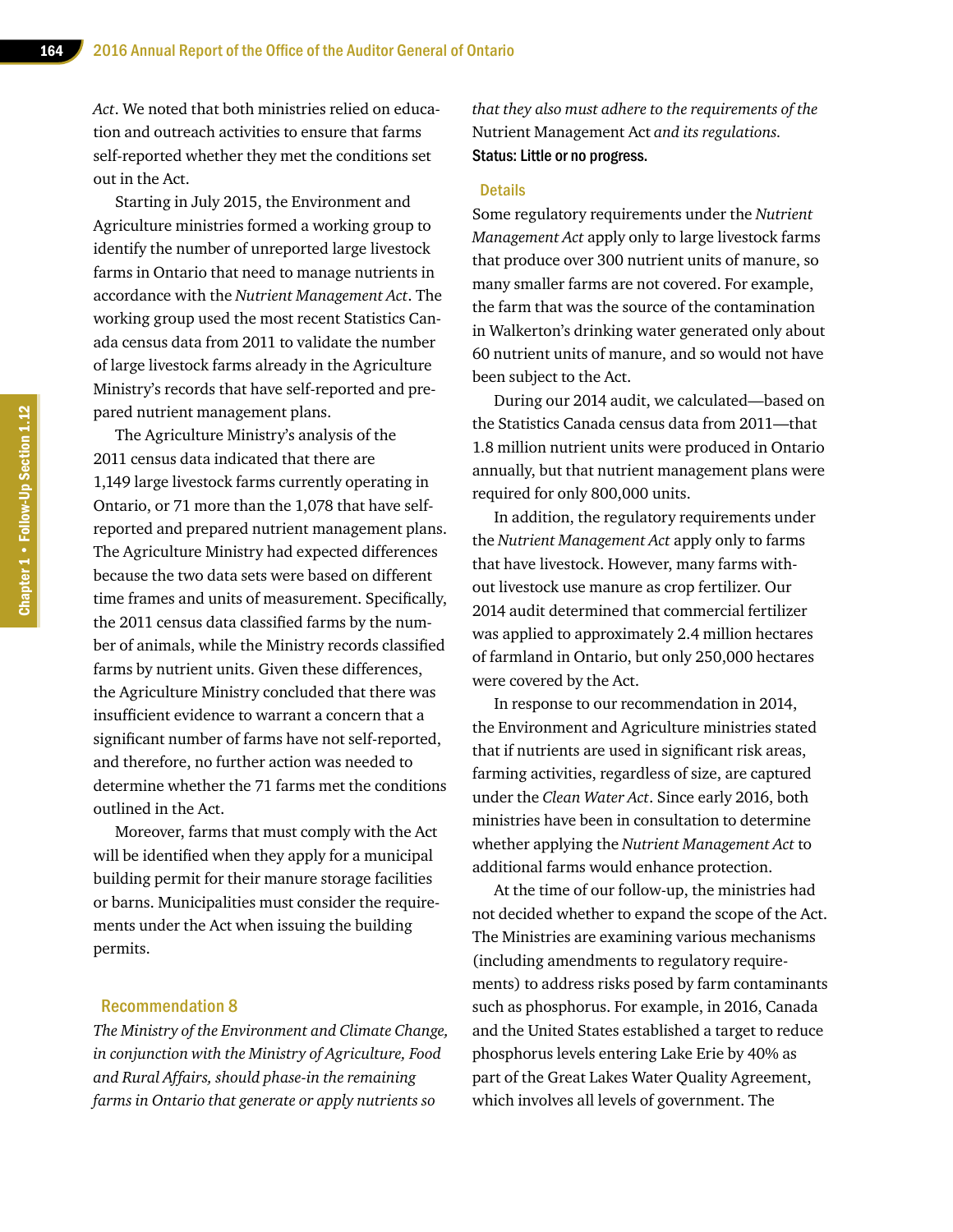ministries are considering how risks posed by farm contaminants can be addressed through actions to support the targets. In October 2016, the Environment Ministry posted its proposed actions on the Environmental Registry for public review. The actions included working with the agriculture sector to enhance its outreach to farmers to promote the application of nutrients at the right time and imposing tighter restrictions on application of nutrients during the non-growing season.

# Ministry's Enforcement of the Nutrient Management Act Is Limited

### Recommendation 9

*To better ensure that the* Nutrient Management Act *and its regulations are being enforced, the Ministry of the Environment and Climate Change should:*

• *Set appropriate inspection targets that fully utilize inspection staff and maximize the number of inspections being performed;* Status: Fully implemented.

### **Details**

During our 2014 audit, we noted that the Environment Ministry could target and complete more farm inspections than it was doing. For example, in 2013/14, the Ministry's goal was for its 17 inspectors to inspect 336 farms. This equated to less than one farm inspection every two weeks per inspector. We noted that over half of inspections took no longer than a day to perform, with the remainder taking a couple of days. Despite this, the Ministry did not meet its inspection target in 2013/14, performing only 269 of the 336 planned inspections.

In 2015/16, the Ministry's goal was to conduct 388 inspections. The target was based on the principle that inspections should account for approximately 40% of its inspectors' workload. The Ministry's rationale for this is that inspectors perform other duties beyond inspection, such as responding to complaints and conducting outreach

activities. Inspection targets are also set at the regional level, which allows the Ministry's regional staff to balance the workload across regions based on the circumstances.

The Ministry's 14 inspectors conducted 370 inspections in 2015/16, or an average of about 26 inspections each. In comparison, the 17 inspectors performed approximately 15 inspections each in 2013/14.

• *Use appropriate risk-based criteria to select farms for inspection; and* Status: Fully implemented.

### **Details**

We found in our 2014 audit that inspections were not completed using a risk-based framework. Instead, inspectors had the discretion to select which farms to inspect. Given the small percentage of farms that receive inspections, risk-based selection is required to maximize Ministry resources. By conducting a formal risk assessment, the Ministry could target farms most likely to be in non-compliance, and whose non-compliance was most likely to cause environmental harm.

In March 2015, the Environment Ministry obtained data from the Agriculture Ministry regarding farms with approved nutrient management plans. The data included farm size and location, number of animals, nutrient units produced, area of land where nutrients are applied, and the length of time nutrients were stored. The Ministry used these factors to develop a risk-ranked list of farms for inspection in 2015/16. The Ministry also considered other risk factors to rank the farms, such as the status of the farm's management strategy and risks to source water. For example, inspections placed particular emphasis on farms in vulnerable areas where the storage of nutrients was a significant threat. The Ministry inspected 20 of the 113 farms that it identified as high-risk in 2015/16.

• *Follow up on any noted cases of non-compliance and encourage compliance by using, where*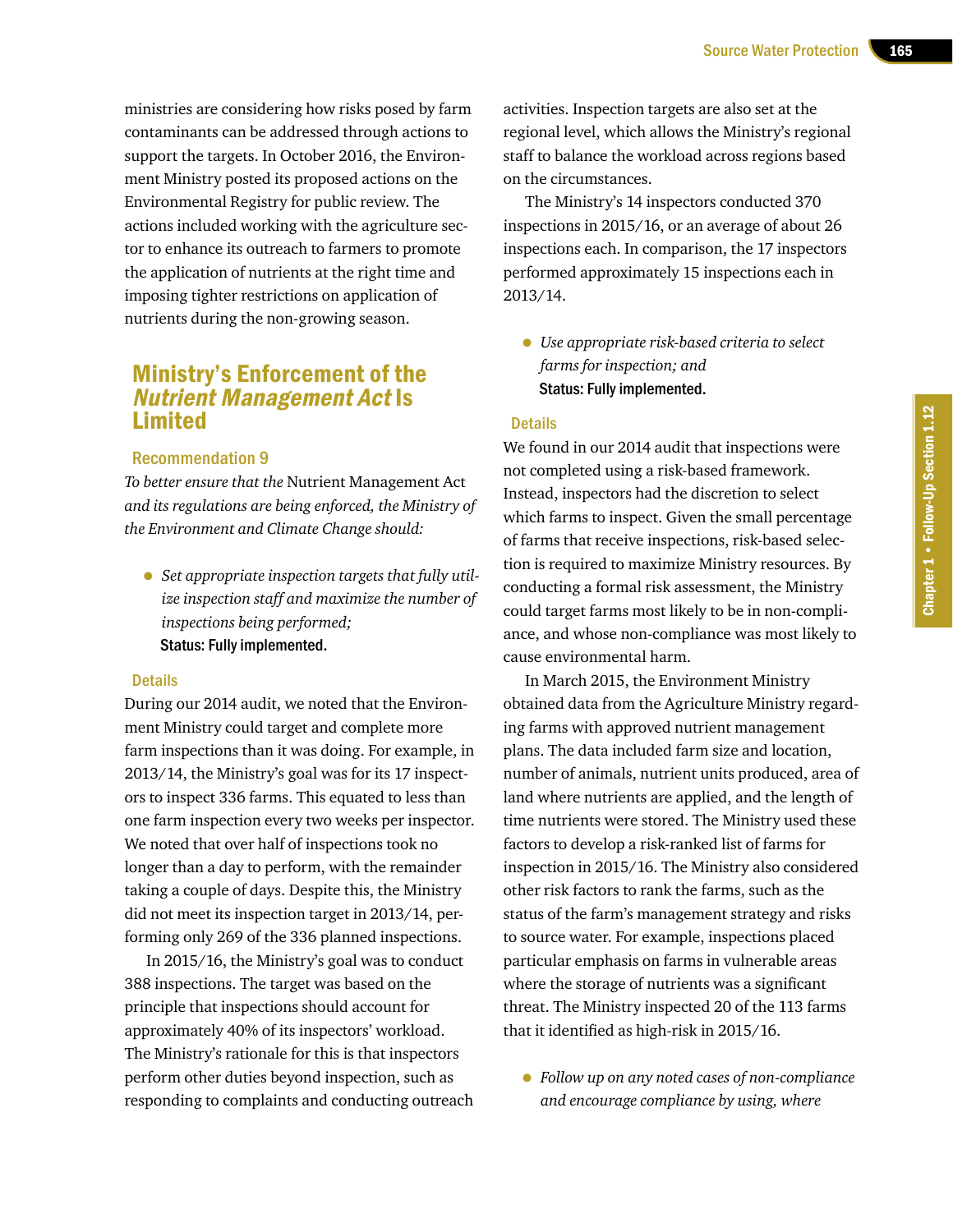*necessary, all available punitive measures, such as offence notices.*

Status: In the process of being implemented by spring of 2017.

### **Details**

In our 2014 audit, we noted that despite the results of its inspections, the Ministry rarely used punitive measures such as issuing offence notices, which could result in fines set by provincial courts. About half of the farms that had been inspected in 2012/13 and 2013/14 were found to be noncompliant with the *Nutrient Management Act*, and in half of those cases, the non-compliance posed a risk to the environment and human health.

The Ministry is currently assessing the feasibility of using administrative monetary penalties to allow the Ministry to more easily impose fines for a range of offences using fewer resources. The Ministry is conducting a preliminary analysis and internal consultation, the first of five steps in the process to implement such a system. After this, the Ministry will need to conduct further jurisdictional research and stakeholder consultation to inform its submission to Cabinet to seek approval for the framework. Its goal is to determine the necessary legislative and regulatory changes by spring 2017.

In order to follow up on cases of noncompliance, in 2015, the Ministry implemented a tracking mechanism in its current information system that will send reminders to inspectors when deadlines for voluntary abatement actions expire. The Ministry will also be able to produce reports on the current status of identified cases of non-compliance. The Ministry plans to generate this report annually beginning in 2016/17. At our request, the Ministry produced such a report, which showed that 21% of the 370 farms inspected in 2015/16 were found to be non-compliant. We noted that in 22% of cases where voluntary abatement actions were in place, the issues of non-compliance were still not addressed at the time of our followup. In August 2016, the Ministry developed

guidelines for its staff to use when following up on non-compliances.

# The Ministry's Water-Taking Charges Are Insufficient to Recover Program Costs

### Recommendation 10

*To ensure the Ministry of the Environment and Climate Change (Ministry) will be able to recover the province's cost of administering its water quantity management programs, and to ensure the sustainability of sources of water in the province, the Ministry should:*

• *Charge industrial and commercial users of either surface or groundwater sources in Ontario an appropriate fee; and* Status: Little or no progress.

### **Details**

Since 1961, anyone taking more than 50,000 litres of water per day from either surface or groundwater sources in Ontario requires a Permit to Take Water from the Environment Ministry. This includes taking water for commercial, industrial, construction, institutional, agricultural and recreational purposes.

In 2009, the government passed a regulation under the *Ontario Water Resources Act* that allowed the Ministry to begin charging industrial and commercial companies that take high quantities of water, such as water-bottling companies and those that incorporate water into their products. These companies accounted for about 1% or 60 of the over 6,000 permit holders at the time of our audit in 2014, and they were charged \$3.71 per million litres of water. Other industrial and commercial users of water such as mines, thermal power companies, pulp and paper mills and steel mills, needed permits but did not have to pay water-taking fees. These companies accounted for 23% of all the permit holders at the time.